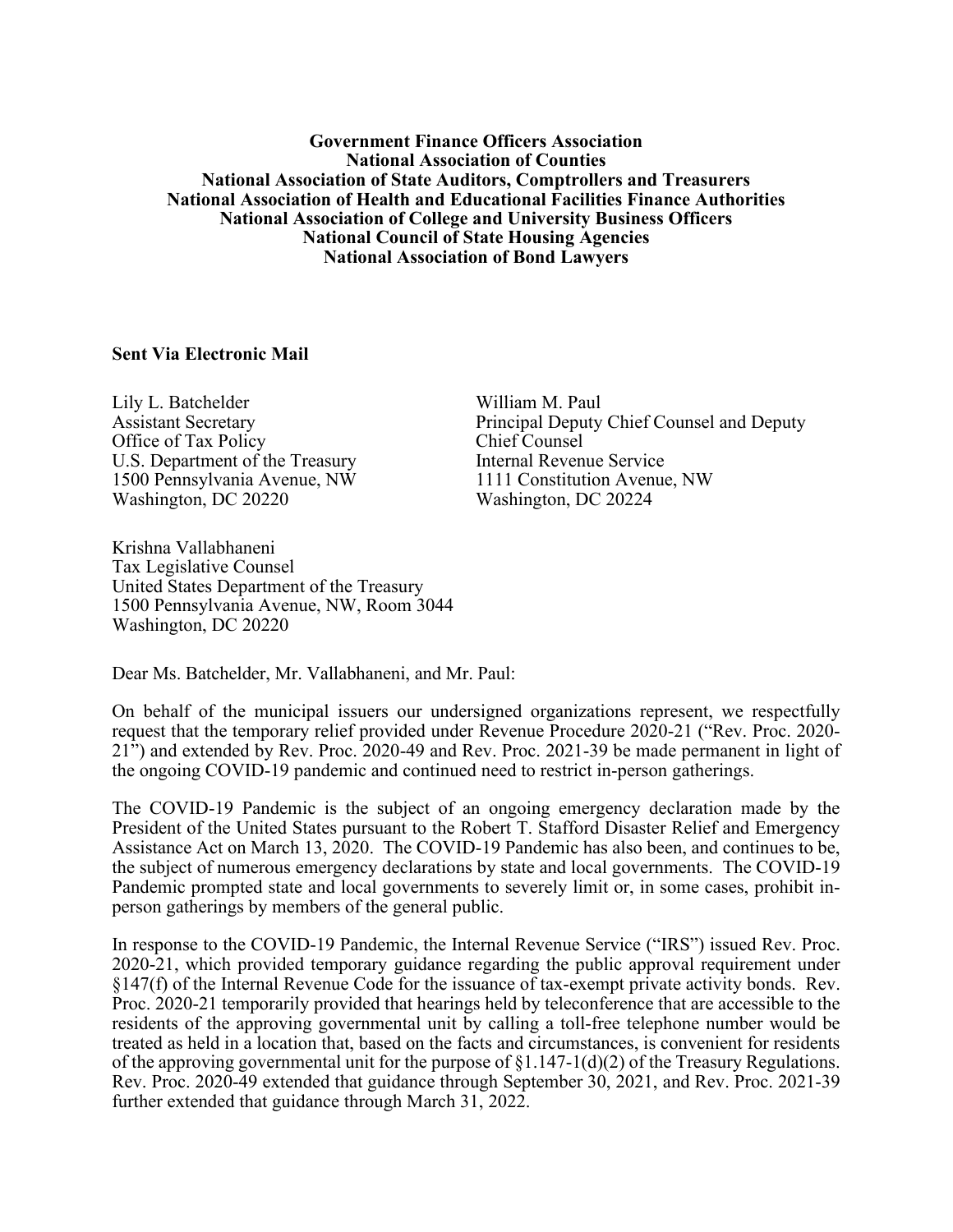The same factors that led to the relief provided in Rev. Proc. 2020-21, Rev. Proc. 2020-49 and Rev. Proc. 2021-39 continue to exist in many jurisdictions. COVID-19 variants have caused portions of the country to return to stricter gathering limits. Even in areas where explicit restrictions have been relaxed, members of the public generally have been encouraged to continue to practice social distancing, and, while personal choices vary, certain members of the public continue to limit engagement with others. Still others are required to quarantine in their homes after potential exposure to those with confirmed cases of COVID-19. Additional COVID-19 variants and other contagious illnesses are expected to continue to require some level of social distancing.

As issuers, we have appreciated the prompt flexibility provided by the IRS through these Revenue Procedures. Telephonic hearings have permitted the continuance of private activity bond issues while maintaining the continued input of our communities. In addition to providing relief from the logistical difficulties presented by the COVID-19 Pandemic, telephonic hearings have allowed our community members to participate remotely when in-person hearings were either unavailable or inconvenient. Given the success of such telephonic access, which helps the public by making it easier for them to express their views regarding a proposed private activity bond issue and thereby furthers the purpose of the public approval requirement in §147(f), we now respectfully request that the temporary relief as extended in Rev. Proc. 2021-39 be made permanent prior to its expiration in March.

If our organizations can provide further assistance, please do not hesitate to reach out to the contacts listed below. Thank you for your time and attention to this important matter.

Sincerely,

- − Government Finance Officers Association, Emily Swenson Brock, ebrock@gfoa.org
- − National Association of Counties, Eryn Hurley, ehurley@naco.org
- − National Association of State Auditors, Comptrollers and Treasurers, Cornelia Chebinou, cchebinou@nasact.org
- − National Association of Health and Educational Facilities Finance Authorities, Chuck Samuels, casamuels@mintz.com
- − National Association of College and University Business Officers, Liz Clark, lclark@nacubo.org
- − National Council of State Housing Agencies, Garth Rieman, grieman@ncsha.org
- − National Association of Bond Lawyers, Brian Egan, began@nabl.org
	- cc: **Charles Rettig**, Commissioner, Internal Revenue Service

**Sunita Lough**, Commissioner, Tax Exempt & Government Entities Division, Internal Revenue Service